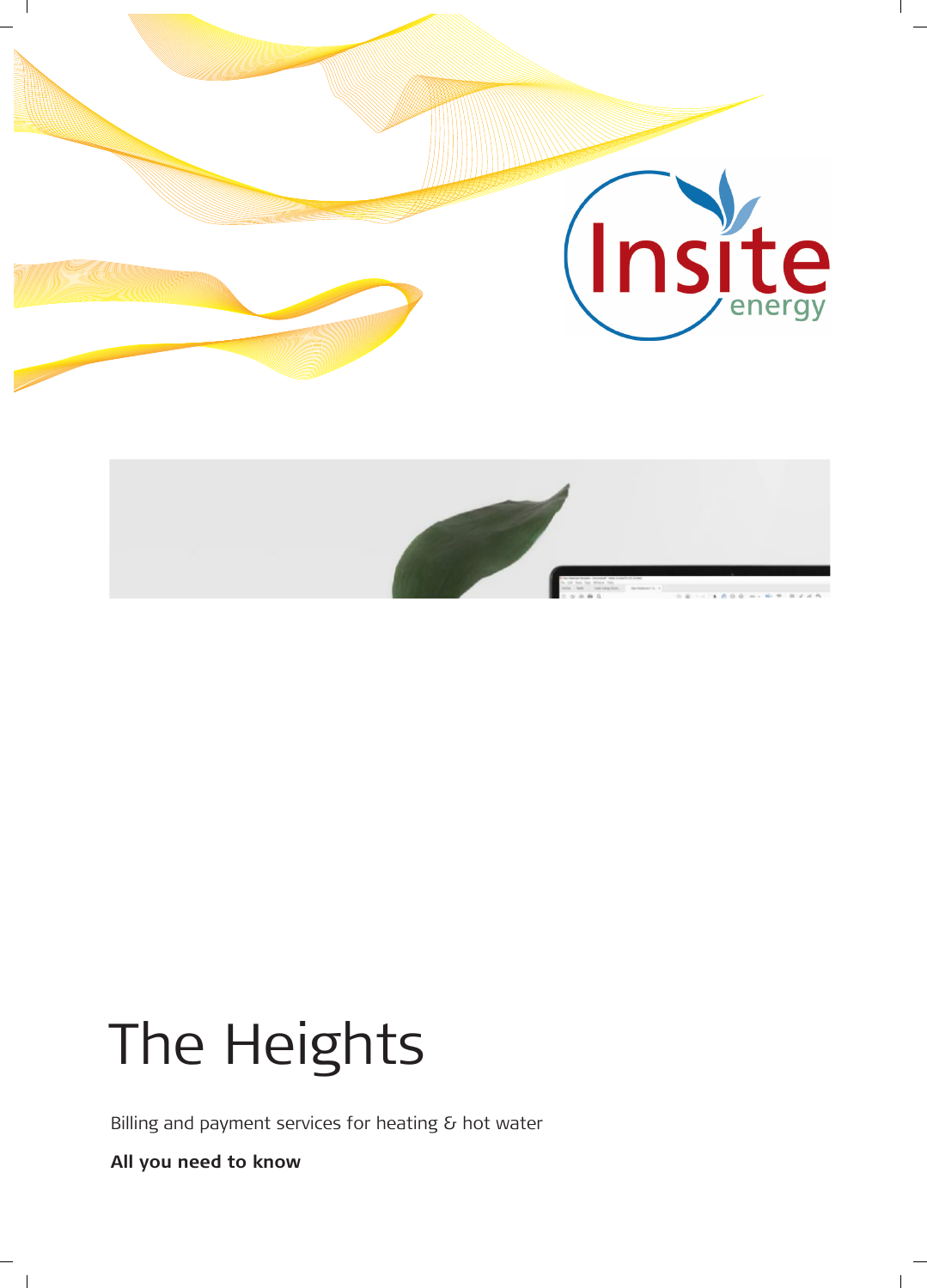$\mathbf{L}$ 

 $\mathbb{R}$ 

 $\overline{\phantom{a}}$   $\overline{\phantom{a}}$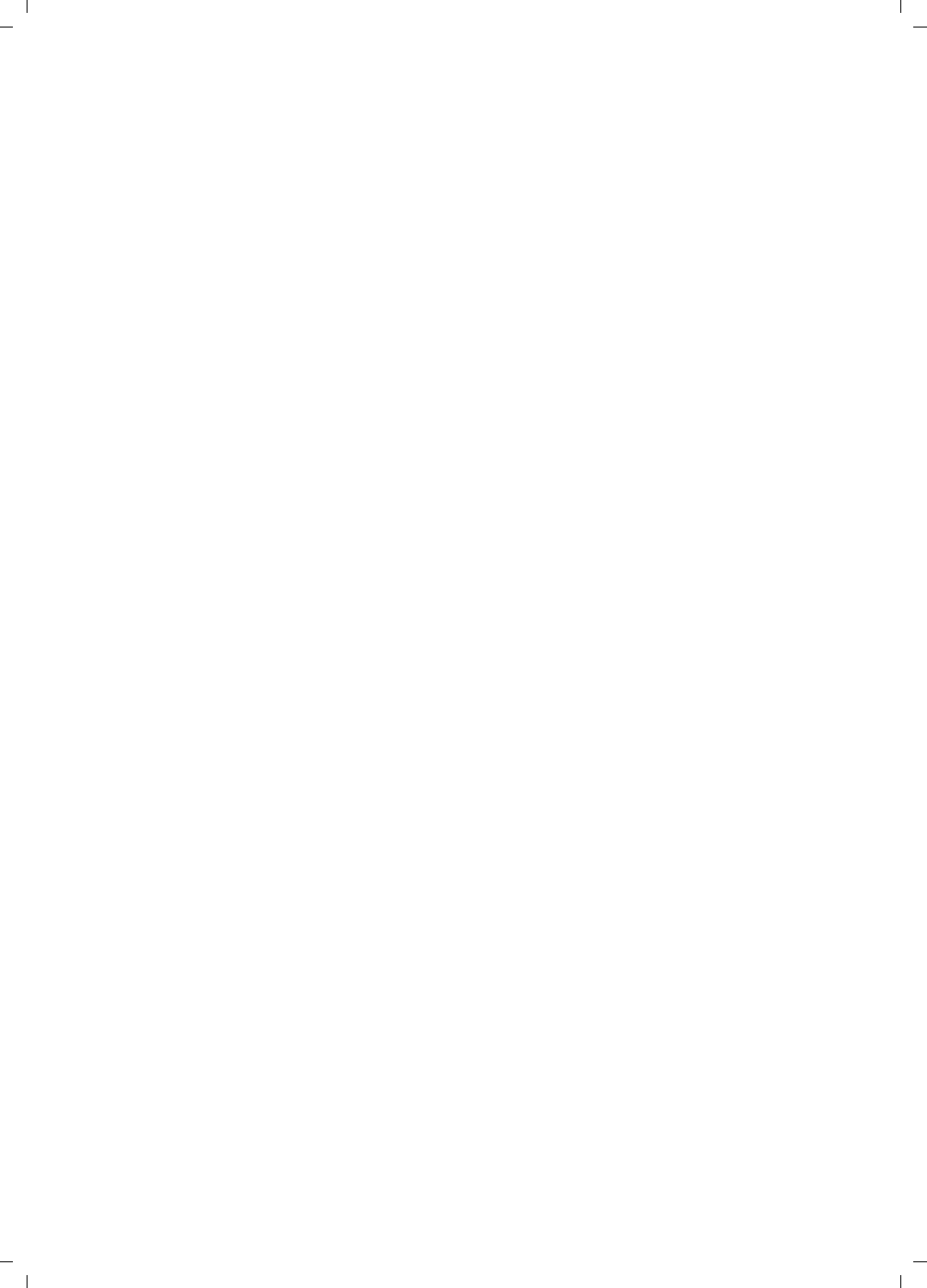

### Introduction

maps

Welcome to The Heights.

Your new home is served by a low carbon heating and hot water district heat network which is generated in a communal plant room, powered by gas boilers. Your heating system is robust, reliable and controllable. You can control the heat level through your thermostat and heating controls in the same way as if you had an individual gas boiler in your property. Your hot water is provided on demand and you only pay for what you use.

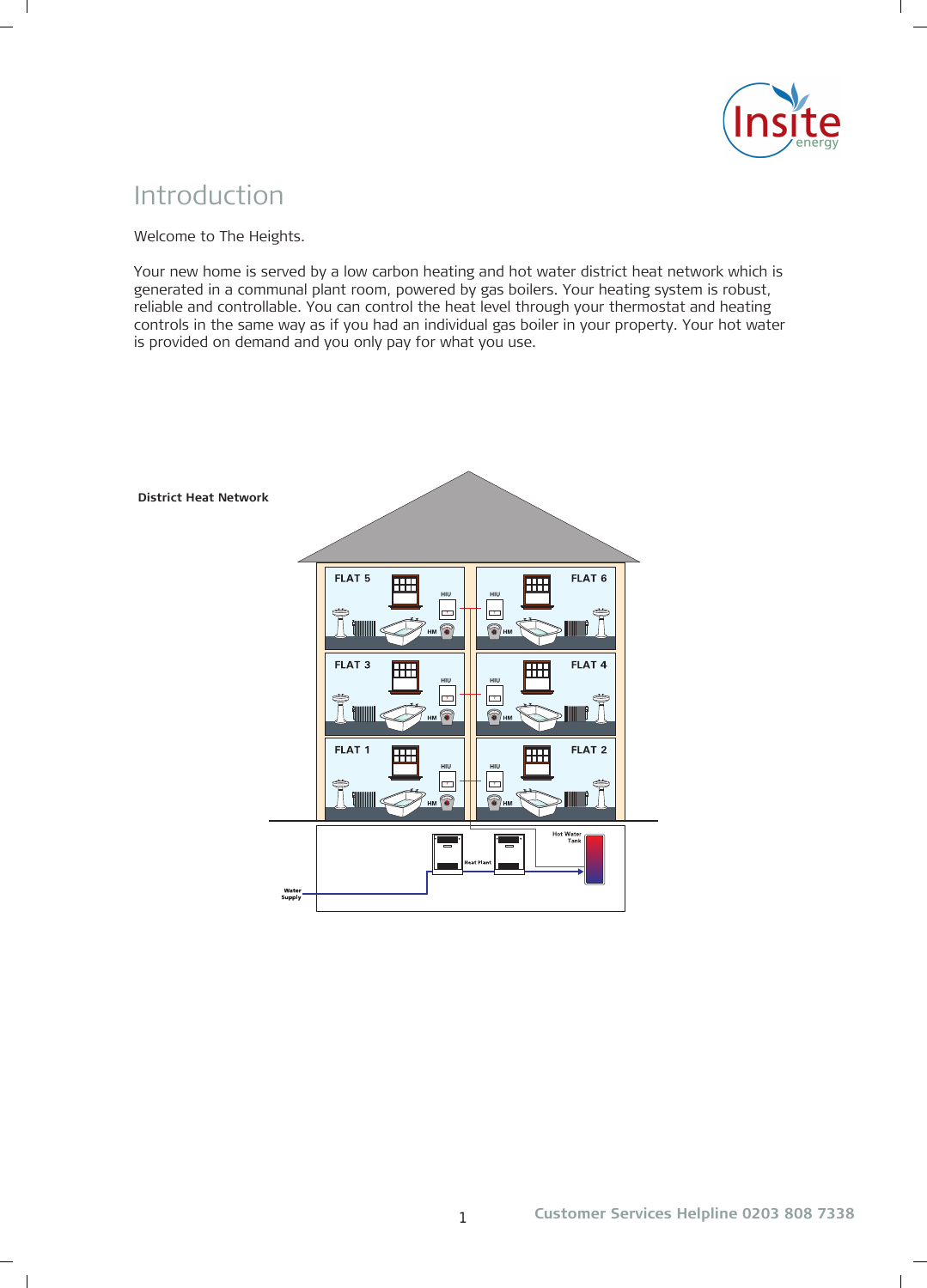

# What is a District Heat Network?

Rather than have an individual gas boiler in every home, a district heat network uses a centralised communal boiler to provide heat for a whole development or for several homes in a development.

The centralised boiler is usually located in a basement or external plant room. Your heat supplier Notting Hill Genesis, manages the bulk energy supply to the plant room at your development. The communal boiler turns the energy into hot water and pumps it via an infrastructure of pipes around your development, passing through a heat exchanger or HIU (Hydraulic Interface Unit) at each property.

This heat exchanger or HIU (Hydraulic Interface Unit) brings the heating and hot water into your home.

The amount you pay for your heating and hot water will depend on the amount you use. You will also be charged a daily standing charge which is a fixed charge per day for your connection to the district heat network. This daily standing charge is payable regardless of whether you consume any heating or hot water, as per a direct connection to an energy supplier.

Notting Hill Genesis has appointed Insite as the metering and billing agent for The Heights. Notting Hill Genesis provides Insite with remote actual readings from your heat meter every month. We then send monthly bills to your home for your actual heating and hot water consumption, using the remote readings, plus a daily standing charge which is a fixed charge per day for your connection to the district heat network. If at any time Notting Hill Genesis is unable to provide us with actual meter readings, Insite will send you a bill based on an estimated read.

You can find out more about how your heat tariff and daily standing charge are calculated and when they are updated in the "Understanding Your Heat Charges" information guide.

**maps**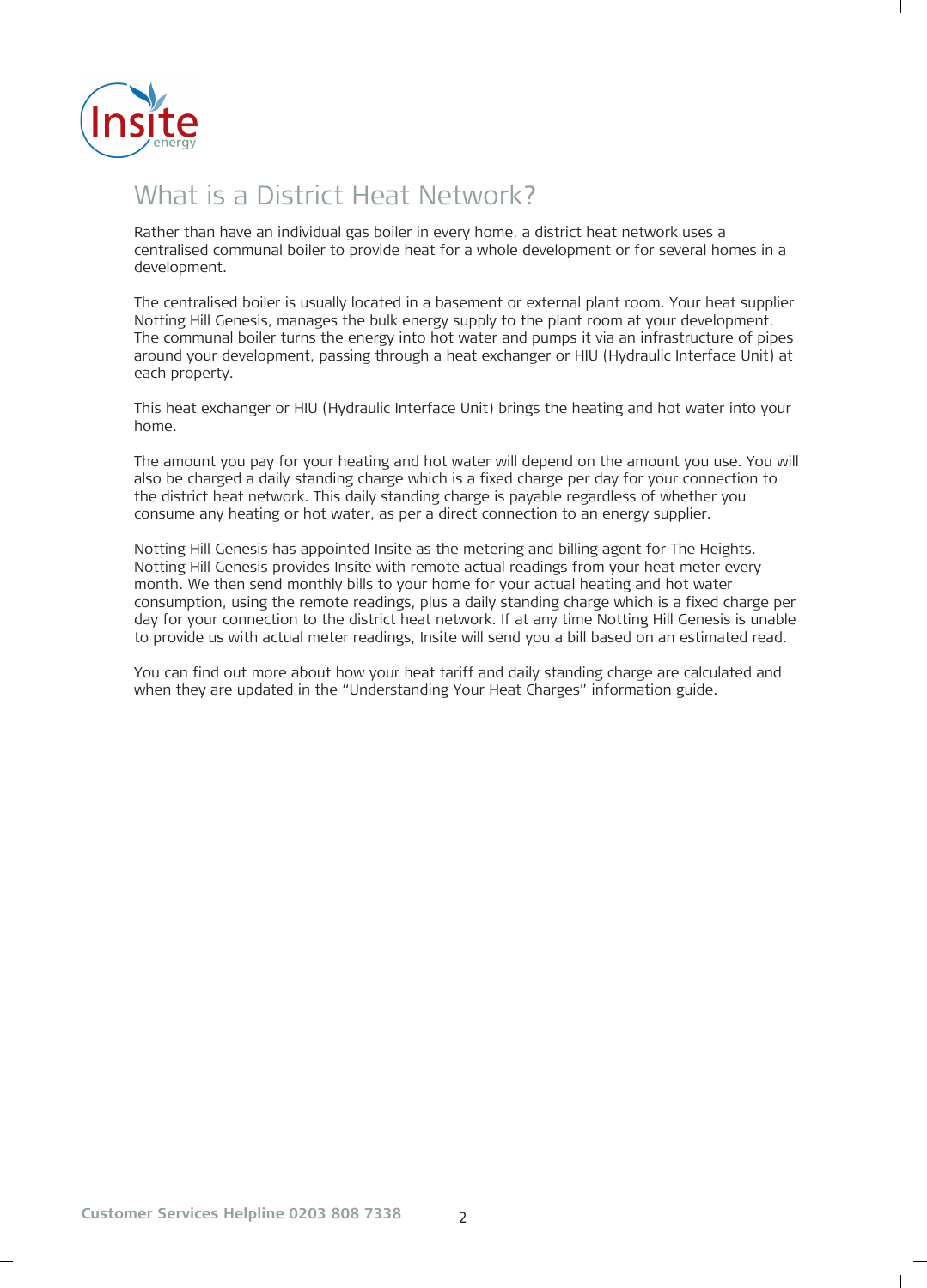

### Insite and You

 $\overline{1}$ 

Insite is a metering and billing agent for many district heat network suppliers around the UK. We work on behalf of the suppliers such as Notting Hill Genesis to provide billing and payment services to their residents.

Insite has been appointed by Notting Hill Genesis to manage your heat payments.

We don't supply the energy used to provide the heating or hot water, nor do we install or maintain the heat network at your development or for your home. We do not supply nor maintain

- Heating Heating
	- Hot water
- Hot water Electricity
- Gas
- Cold water

The bulk supplies of these utilities are arranged and paid for by Notting Hill Genesis. They own and operate your Heat Network.

These are other things that Insite cannot help with:

• Rent

- Maintenance of communal areas and gardens
- $\bullet$  Council Tax
- $\ldots$  measure • TV License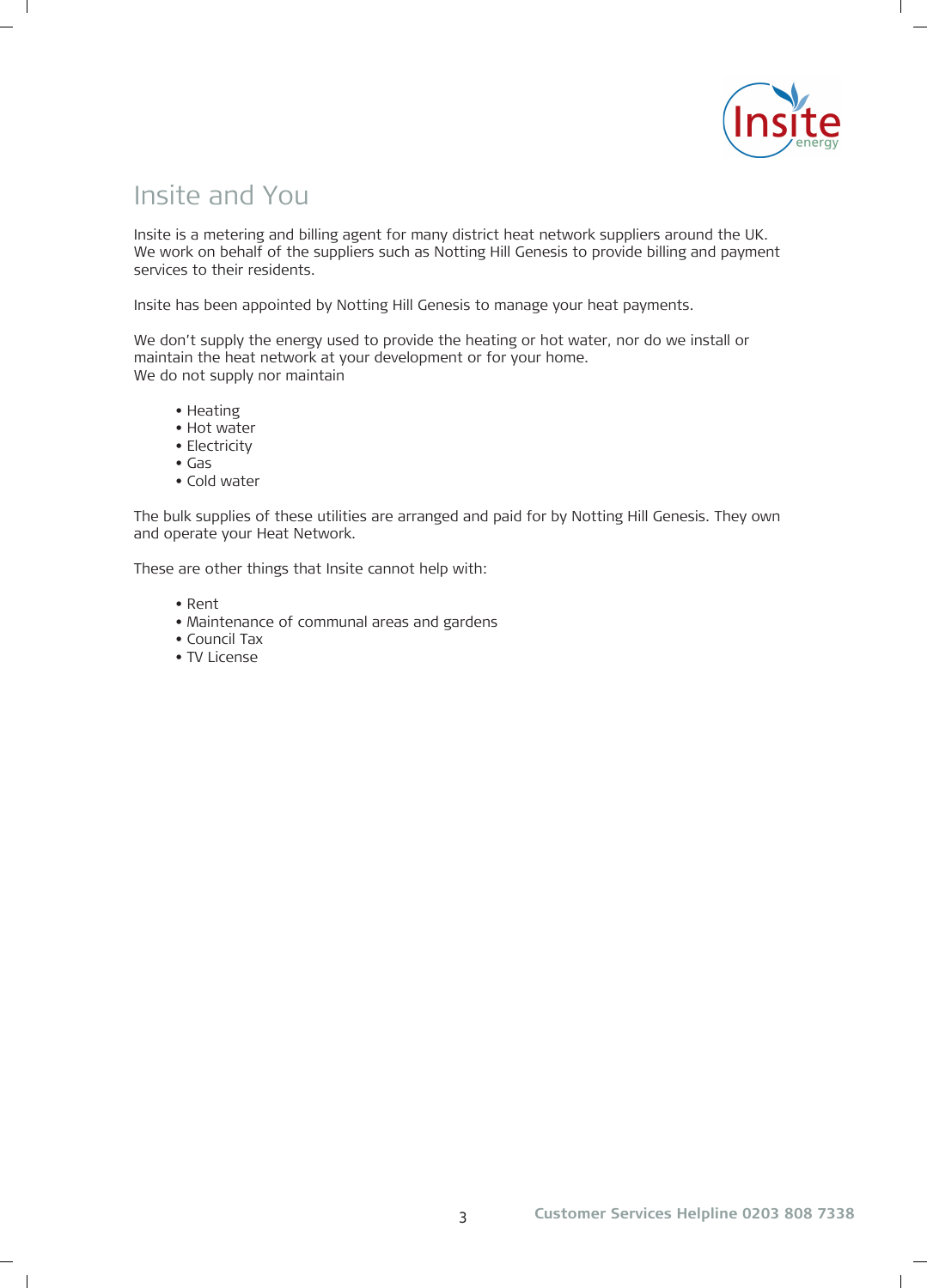

 $\overline{1}$ 

# Useful contacts: Useful contacts:

Notting Hill Genesis has arranged your electricity supplier with preferred supplier Notting Hill Genesis has arranged your cold water supply with local water supplier The Notting Hill Genesis maintenance contact is: 033 3000 3000

### Contacting us

It you have a query regarding your bill or your payments, are moving into or out of the property<br>or if you have any other issue relating to paying for your heat, you can call our Customer Service If you have a query regarding your bill or your payments, are moving into or out of the property helpline on 0203 808 7338.

Our opening hours are 0900-1700, Monday to Friday.

You can also email us at customerservice@insite-energy.co.uk. Your email will be read during office hours.

Please note phone calls to Insite will be charged at your local network rate.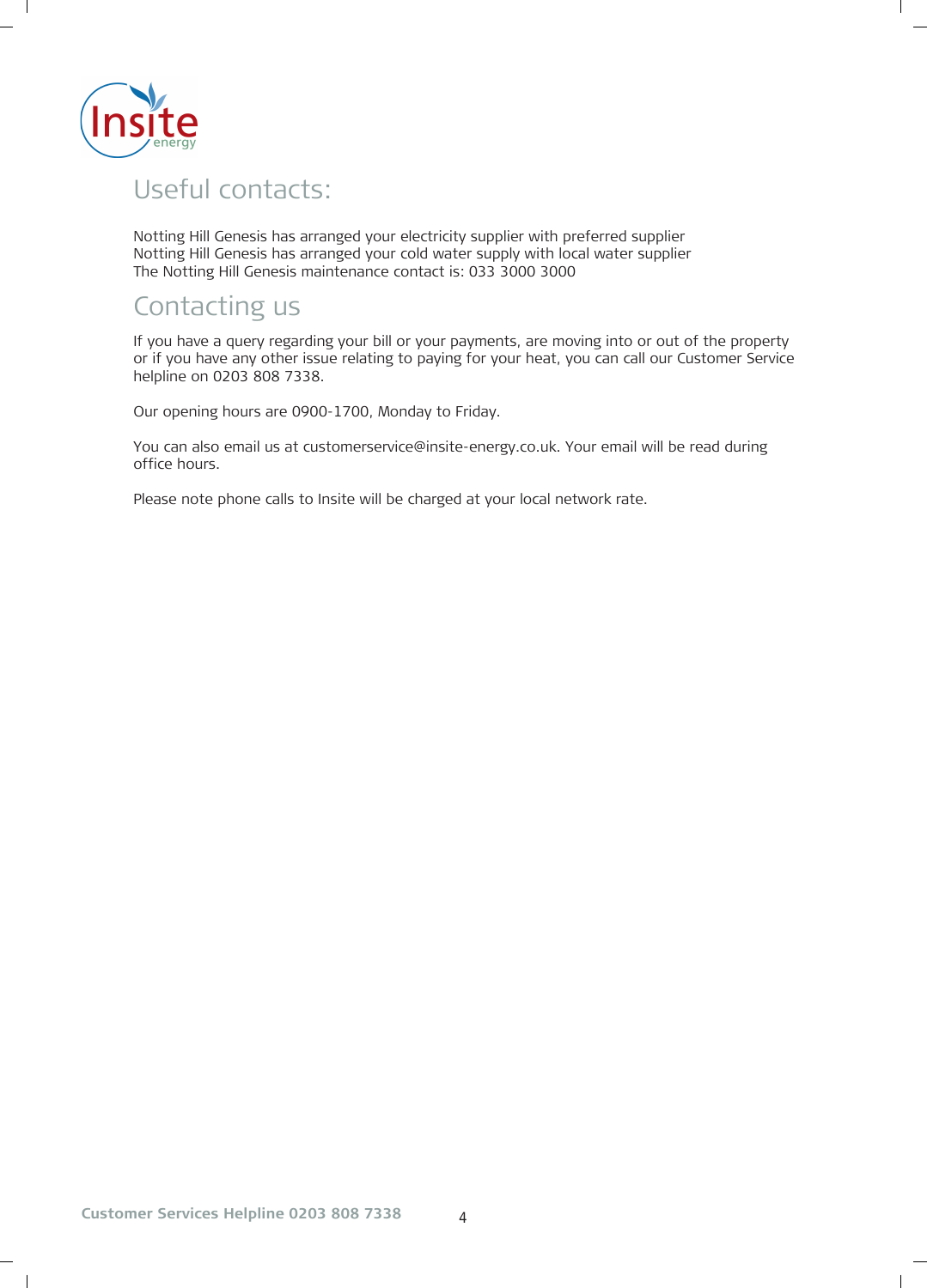

# What to do if you have a fault with your heating

Notting Hill Genesis owns and operates your district heat network. If you have a problem with your heating, please call 033 3000 3000. Insite can only help you with billing and payment payment issues. issues.

### These tips might help:

maps

1. Check that your heating controls are set properly so that your controls are allowing heat into your home.

2. Refer to the Residents' handbook provided by Notting Hill Genesis for further advice.

3. If your heating is still not working, please call 033 3000 3000.

### What to do if you are moving out

If you are moving out of your home, you must ensure that you inform Insite (and your Managing/Letting agent), so that a final bill can be sent to you. You should check your final meter reading and confirm the date that you are leaving the property. You will also be asked to provide a forwarding address so that your final bill can be sent to you.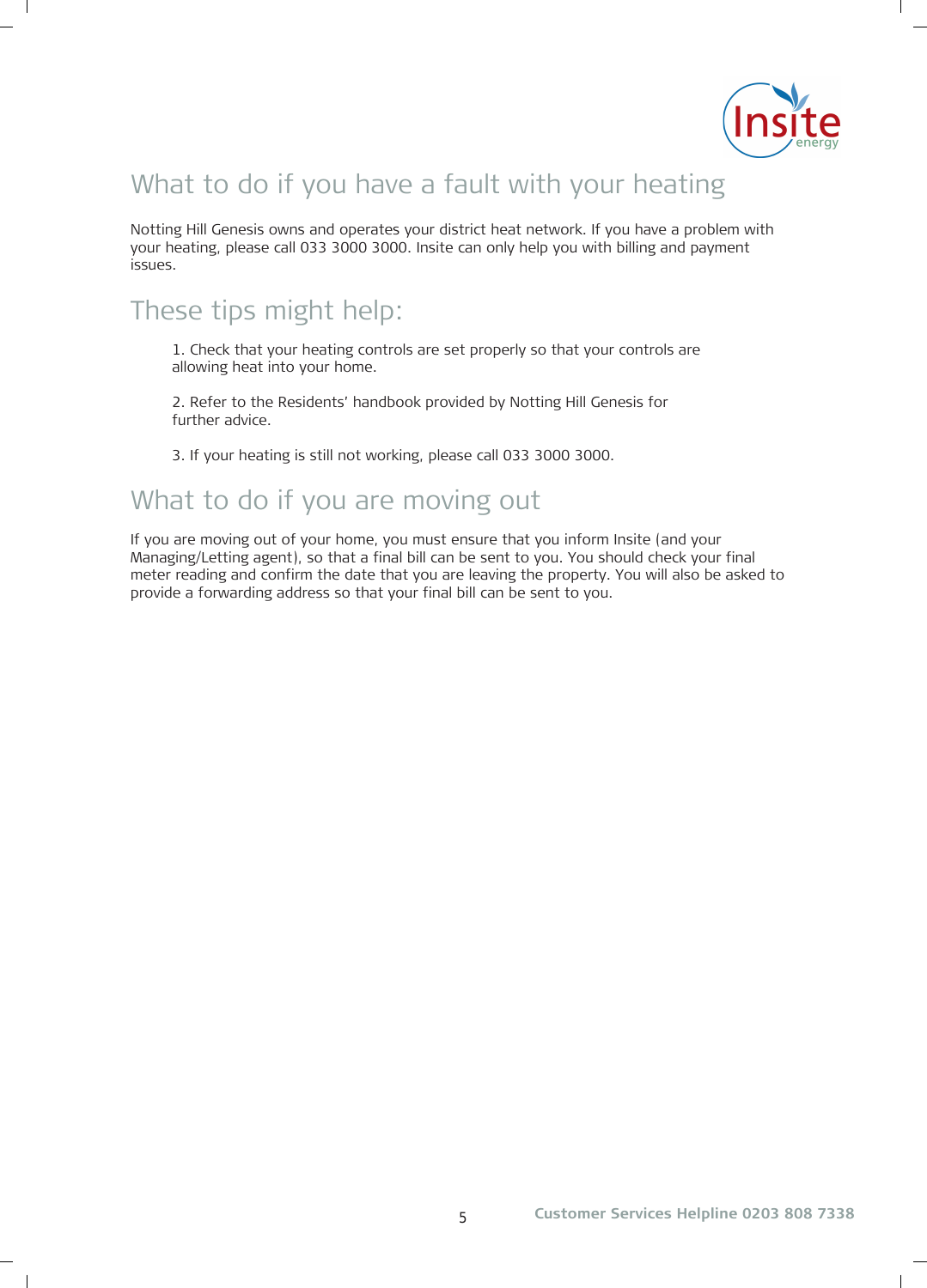

# Understanding your heating and hot water bill

Notting Hill Genesis has instructed Insite to send you a monthly bill to charge you for your actual consumption of heating and hot water. Each month Notting Hill Genesis provides Insite with remote readings from your heat meter which measures your consumption of heating and hot water. We will use that meter reading to calculate what you owe.

Your bill contains various information to show you what you have consumed, what the charges are and how you can make payments.



maps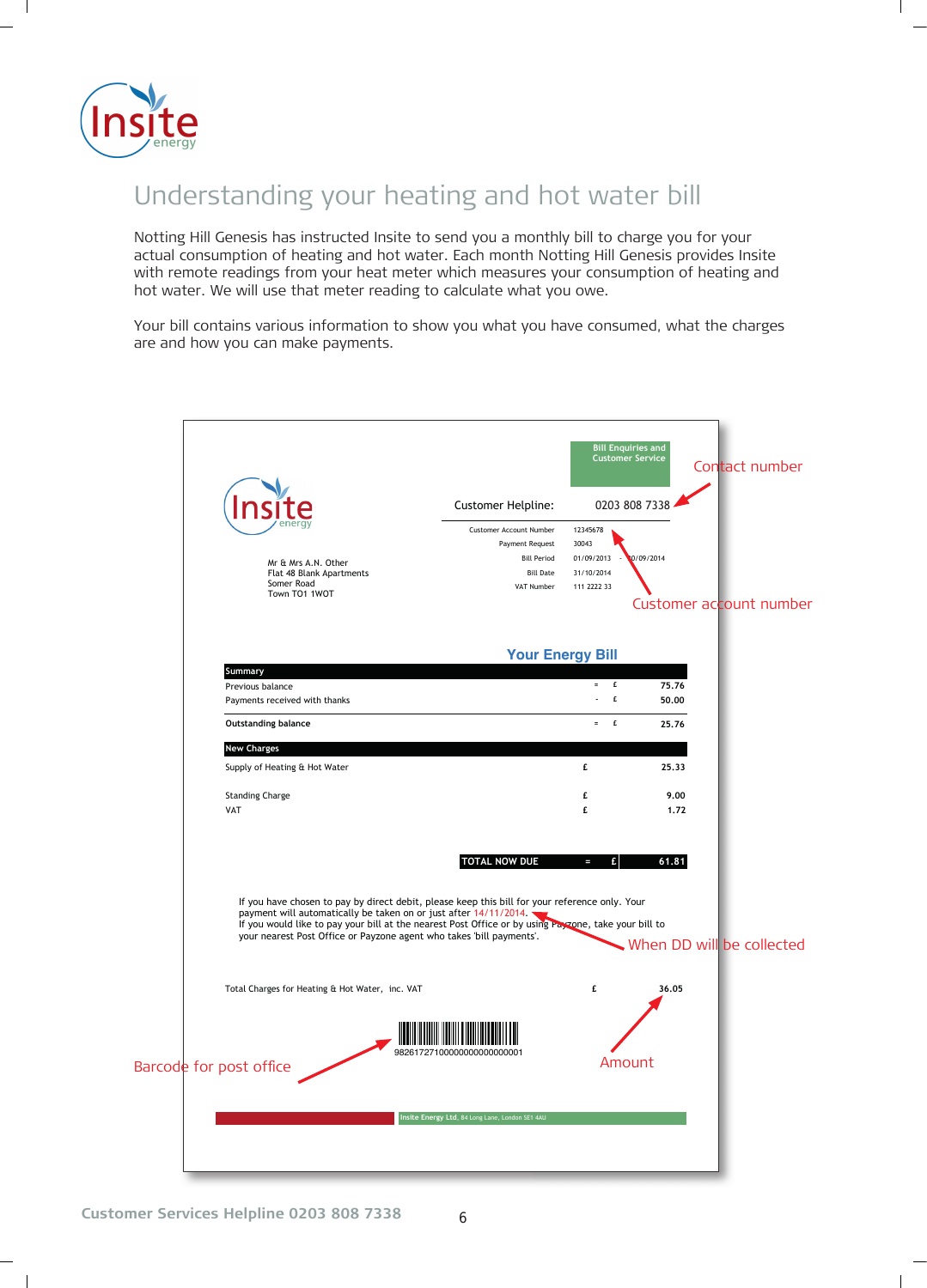

#### **'Previous balance'**

This shows you the balance brought forward from the previous month.

#### **'Payments received with thanks'**

This shows you the payments that Insite received from you on the date that this new bill was issued. If you made a payment after this current bill was produced, it will not show as a payment received. It will however be shown on the next bill.

#### **'Outstanding balance'**

This shows you what is still owed from previous bills that you have not paid. As this amount still needs to be paid, it is added to the total owed – shown again as 'Outstanding Balance' at the bottom of the bill.

#### **'New Charges'**

This section shows the charges for the month being billed. It is a summary of the charges shown on the back page of the bill.

#### **'Total Now Due'**

This is the total amount that you must pay. It includes any balance brought forward plus the total of your new charges for the month being billed.

#### **'Heating Charges'**

The back page of the bill shows you what you have consumed and how you will be charged. It shows you the period that is being billed (usually the first day of a month to the last day of a month) and your meter identification number.

Your smart meter read will usually be annotated with an 'A', to illustrate that it is an actual remote reading from your heat meter and is therefore an accurate record of what you have consumed.

The back page of the bill also shows you how many units of heat you have consumed and what the pence per kwh charge is, as set by Notting Hill Genesis.

#### **'Price Per Day Charge'**

maps

**'Price Per Day Charge'** day for your connection to the heat network. This states the daily standing charge as set by Notting Hill Genesis, which is a fixed charge per

#### **'Total charges for Heating & Hot Water' 'Total charges for Heating & Hot Water'**

 $\frac{1}{2}$  front page as 'New Charges'  $\frac{1}{2}$  is the chargest page as  $\frac{1}{2}$ This is the total owed by you for the period billed, including VAT. This amount is shown on the front page as 'New Charges'.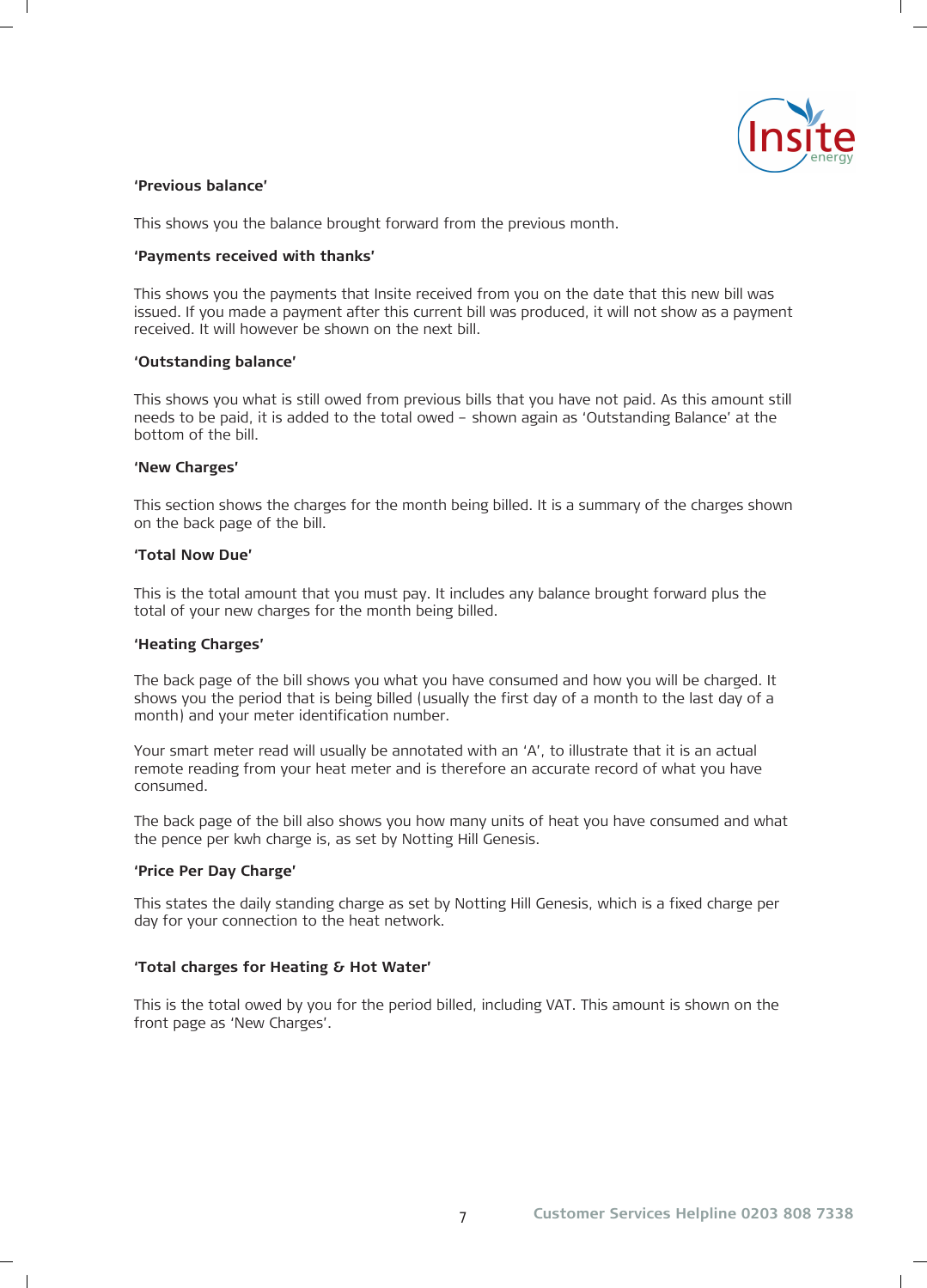

 $\mathbb{R}^2$ 

|                                                                                                                              |                                                                                          |                   | Customer Helpline:<br>Customer Account Number<br>Payment Request<br><b>Bill Period</b><br><b>Bill Date</b><br>VAT Number                                                                                                                                                                                                                                                                      | 12345678<br>30043<br>01/09/2013 - 30/09/2014<br>31/10/2014<br>"111 2222 33" | 0203 808 7338 |            |  |
|------------------------------------------------------------------------------------------------------------------------------|------------------------------------------------------------------------------------------|-------------------|-----------------------------------------------------------------------------------------------------------------------------------------------------------------------------------------------------------------------------------------------------------------------------------------------------------------------------------------------------------------------------------------------|-----------------------------------------------------------------------------|---------------|------------|--|
| Mr & Mrs A.N. Other<br>Flat 48 Blank Apartments<br>Heating Charges for period 01/09/2013 - 30/09/2014 - for Supply 98765432  |                                                                                          |                   | <b>Heating &amp; Hot Water Statement</b>                                                                                                                                                                                                                                                                                                                                                      |                                                                             |               |            |  |
| <b>Meter Readings</b><br>Period                                                                                              |                                                                                          | <b>Start Read</b> | End Read                                                                                                                                                                                                                                                                                                                                                                                      |                                                                             |               | Units Used |  |
| 01/09/2013 - 30/09/2014<br>Smart meter read<br>A - Actual Read<br>C = Customer Read                                          | D = Deemed Read<br>E = Estimated Read                                                    | 3001.00<br>А      | 3299.00                                                                                                                                                                                                                                                                                                                                                                                       | А                                                                           |               | 298.00 kwh |  |
| <b>Charges</b>                                                                                                               |                                                                                          |                   |                                                                                                                                                                                                                                                                                                                                                                                               |                                                                             |               |            |  |
| Cost of Heating & Hot Water                                                                                                  |                                                                                          | <b>Units Used</b> | Pence per kwh                                                                                                                                                                                                                                                                                                                                                                                 |                                                                             |               |            |  |
|                                                                                                                              |                                                                                          | 298.00 kwh        | £0.0850                                                                                                                                                                                                                                                                                                                                                                                       |                                                                             | £             | 25.33      |  |
| Price Per Day Charge @ £0.3000                                                                                               |                                                                                          |                   |                                                                                                                                                                                                                                                                                                                                                                                               |                                                                             | £             | 9          |  |
| VAT @ 5%                                                                                                                     |                                                                                          |                   |                                                                                                                                                                                                                                                                                                                                                                                               |                                                                             | £             | 1.72       |  |
| Total charges for Heating & Hot Water                                                                                        |                                                                                          |                   |                                                                                                                                                                                                                                                                                                                                                                                               |                                                                             | £             | 36.05      |  |
| www.insite-energy.co.uk                                                                                                      | To make a bill payment:<br>You can pay your bill online at:                              |                   | Questions about your bill:<br>Please contact us if you have any questions or concerns about your<br>bill. If you believe you may have difficulty paying your bill then<br>please contact us immediately - we may be able to help.                                                                                                                                                             |                                                                             |               |            |  |
| customerservice@insite-energy.co.uk                                                                                          |                                                                                          |                   |                                                                                                                                                                                                                                                                                                                                                                                               |                                                                             |               |            |  |
| bank details, simply call us.                                                                                                | To set up a payment by Direct Debit or to change your<br>Customer Service: 01322 623 XXX |                   | Our commitment to you:<br>We are committed to providing you the highest standards of<br>customer service. Copies of our Code of Practice, which sets out our<br>full commitment to you, are available to download from our website.<br>Paper copies are also available by calling our customer service team,<br>however please do consider our environment before requesting a<br>paper copy. |                                                                             |               |            |  |
| By post:<br>Insite Energy Ltd<br>84 Long Lane<br>London<br>SE1 4AU                                                           |                                                                                          |                   | If for any reason you are not satisfied with our service then please<br>contact us immediately. We have a comprehensive in-house<br>complaints process which we hope will be able to solve any problems<br>you may have.                                                                                                                                                                      |                                                                             |               |            |  |
| Please include your Insite Energy account number on all correspondence (as shown in the top right hand corner of your bill.) |                                                                                          |                   |                                                                                                                                                                                                                                                                                                                                                                                               |                                                                             |               |            |  |
|                                                                                                                              |                                                                                          |                   |                                                                                                                                                                                                                                                                                                                                                                                               |                                                                             |               |            |  |

 $\mathbb{L}$ 

 $\mathbb{R}^n$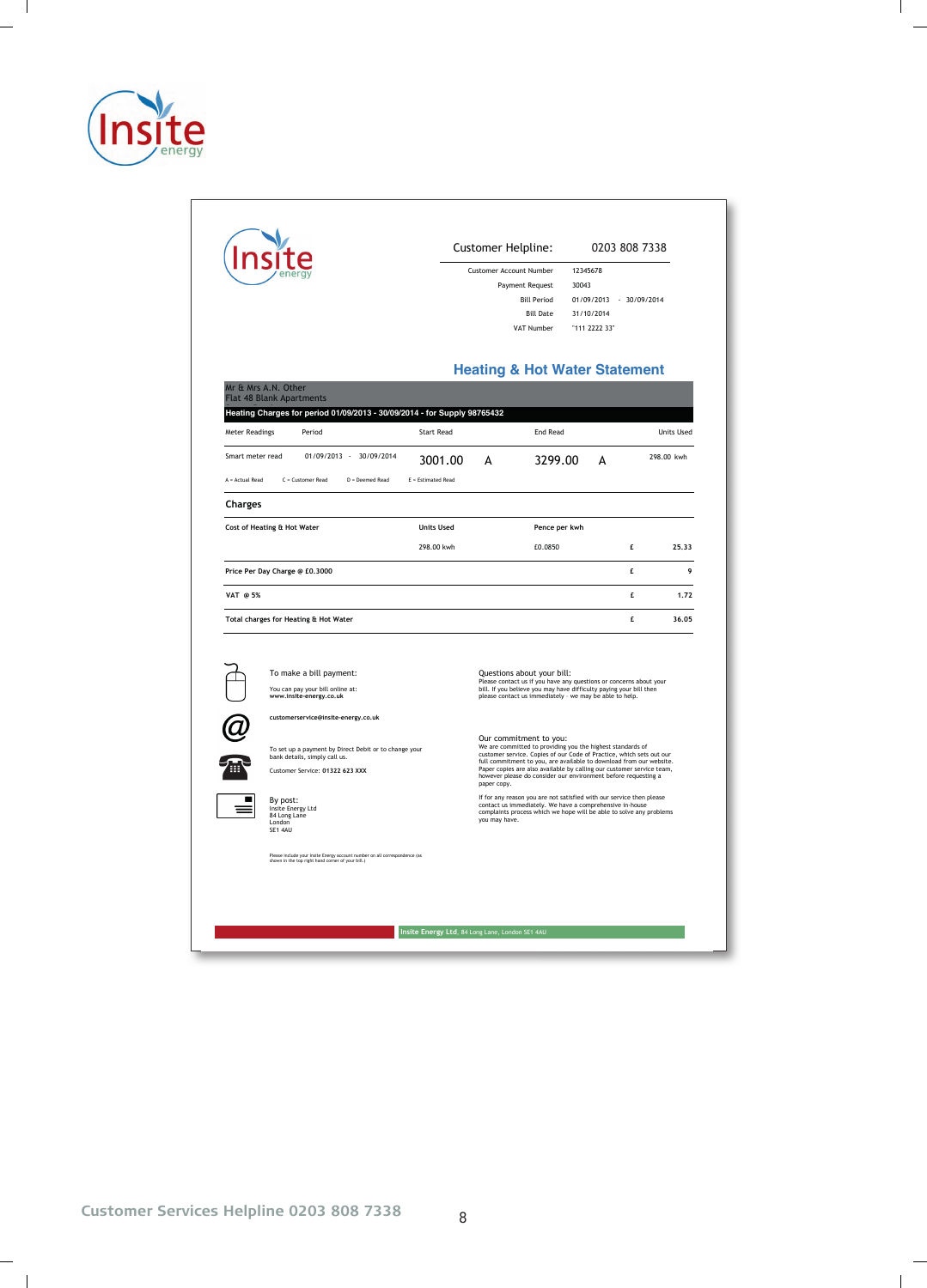

### How to pay your bill

There are a number of ways in which you can pay your bill:

- 1. Payment by Direct Debit, where we will automatically take a payment each month Payment by Direct Debit, where we will automatically take a payment each month of the amount owed, as shown on your bill. Please find the direct debit form within this brochure and send the completed version to Insite.
- 2. Payment by telephone. To pay your bill each month, please call 0203 808 7338 during the office hours of 0900-1700 Monday to Friday. Our Customer Service team can take payment from debit and credit cards.
- 3. Payment on-line. Log on to www.insite-energy.co.uk. Once you have input your customer account number (as shown on each bill), you will be linked to a secure website which will take payment via debit or credit card.
- 4. Payment at any Post Office. Take your bill to any Post Office to make a payment on to your account. You will need the barcode printed on your bill.

It is important that you pay your bills promptly each month. Notting Hill Genesis has instructed Insite to issue demand letters to you if you do not pay.

If you are having difficulty paying your bills please contact Insite immediately. You might be eligible to set up a payment plan whereby Notting Hill Genesis agree that you can pay off your debt in manageable instalments over a set period by Direct Debit.

### What you can do to help us help you: What you can do to help us help you:

- Please have your customer account number to hand when you contact us. Please have your customer account number to hand when you contact us.
- Please confirm your telephone number to us when you contact us so that we have up-• Please confirm your telephone number to us when you contact us so that we have up-to date details for you.
- date details for you.<br>• Do not wilfully damage any part of the heating system within your property or outside • Do not wilfully damage any part of the heating system within your property or outside • your property.
- Please ensure prompt payment of your bills.

maps

 $\bullet$  Please remember that Insite has been appointed to meter and send bills for your heating and hot water only. We cannot help you with any other queries.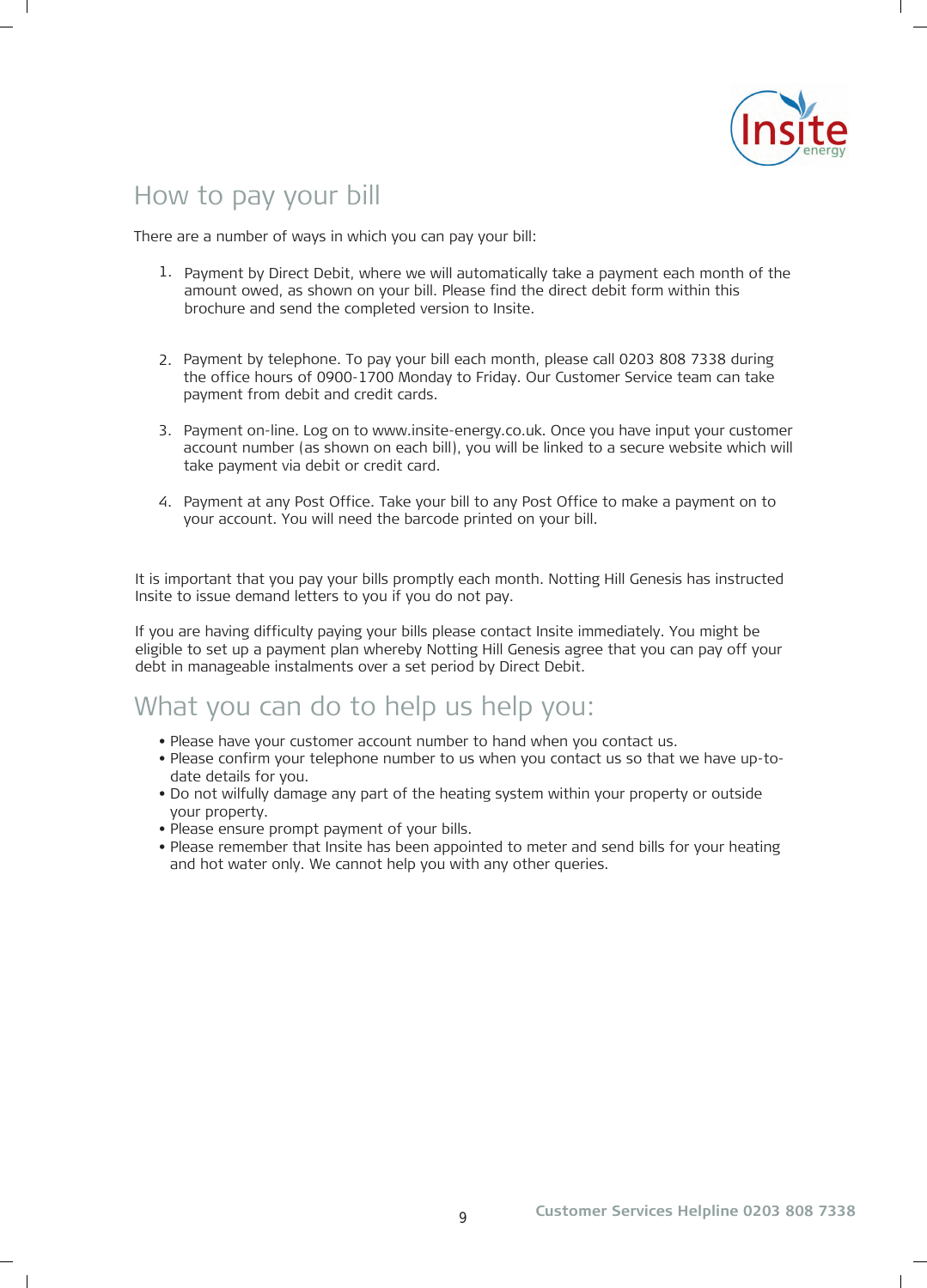

# Customers with additional needs

Notting Hill Genesis has provided us with the details of any residents at your development who have additional needs - such as being hard of hearing or visually impaired. Please feel free to let us know if you have additional requirements in communicating with us. We will do our best to help you.

You may wish to nominate another person, such as a carer, friend or relative to contact us on your behalf about your account. Please let us know if you would like this to be set up. We will not share your account and payment details with anyone else unless you explicitly ask us to do so.

Sometimes we may need to visit your home in order to carry out routine maintenance on your payment system or meter. We want you to be sure of the identity of the person visiting your home, therefore for your peace of mind we can quote a password whenever we visit. You can choose your own password and change it whenever you like. All our engineers have photo identification, which they wear at all times.

# Quality of Service and Complaint Handling

Customer service is really important to us and we want to ensure that we handle any customer Customer service is really important to us and we want to ensure that we handle any customer queries or complaints quickly and effectively. We keep a record of telephone calls and waiting queries or complaints quickly and effectively. We keep a record of telephone calls and waiting times so that we can constantly check and improve our performance. times so that we can constantly check and improve our performance.

We will acknowledge your query or complaint on the same working day it is received and we will We will acknowledge your query or complaint on the same working day it is received and we will aim to resolve it within ten working days. If your issue requires liaison with Notting Hill Genesis or other parties, this may take longer.

Please let us know if you should want to nominate a third party to speak for you about your Please let us know if you should want to nominate a third party to speak for you about your account. account.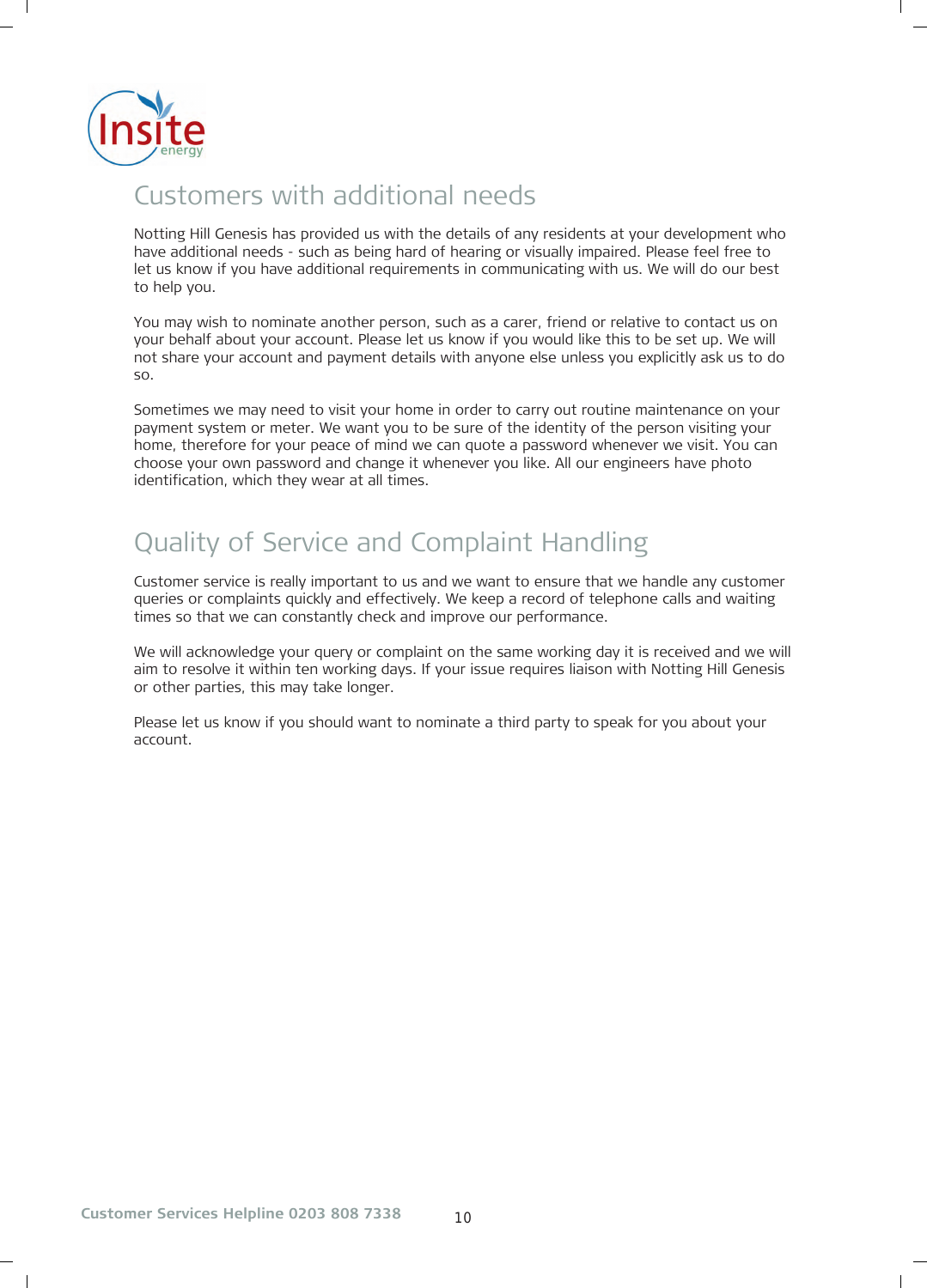



*Reference Number – Office use only* 

#### **Instruction to your Bank or Building Society to pay by Direct Debit**

Please fill in the highlighted boxes in **BLOCK CAPITALS** including official use box using a black ball point pen and send to:

| To: Insite Energy Ltd<br>8th Floor, Block 2    | Originator's Identification Number                                                                     |  |  |  |  |  |
|------------------------------------------------|--------------------------------------------------------------------------------------------------------|--|--|--|--|--|
| Elizabeth House<br>39 York Road                | 5 <sup>5</sup><br>8<br>$\overline{2}$<br>9<br>0<br>4                                                   |  |  |  |  |  |
| London SE1 7NO                                 |                                                                                                        |  |  |  |  |  |
| Name(s) of Account Holder(s)                   | <b>Name of Payer and address of Property</b>                                                           |  |  |  |  |  |
|                                                | <b>Name <i>Name Name</i></b>                                                                           |  |  |  |  |  |
|                                                |                                                                                                        |  |  |  |  |  |
|                                                | <b>Address Address</b>                                                                                 |  |  |  |  |  |
|                                                |                                                                                                        |  |  |  |  |  |
| Bank/Building Society account number           |                                                                                                        |  |  |  |  |  |
|                                                | Tel:                                                                                                   |  |  |  |  |  |
| <b>Branch Sort Code</b>                        | Email:                                                                                                 |  |  |  |  |  |
|                                                |                                                                                                        |  |  |  |  |  |
|                                                |                                                                                                        |  |  |  |  |  |
| Name and full postal address of your Bank or   | <b>Instruction to your Bank or Building Society</b>                                                    |  |  |  |  |  |
| <b>Building Society</b>                        | Please pay Insite Energy Direct Debits from the<br>account detailed in this Instruction subject to the |  |  |  |  |  |
| To: The Manager                                | safeguards assured by the Direct Debit Guarantee.                                                      |  |  |  |  |  |
| <b>Bank/Building Society</b><br><b>Address</b> | I understand that this Instruction may remain with<br>Insite Energy and, if so details will be passed  |  |  |  |  |  |
|                                                | electronically to my Bank/Building Society.                                                            |  |  |  |  |  |
|                                                |                                                                                                        |  |  |  |  |  |
|                                                | <b>Date</b><br>Signature                                                                               |  |  |  |  |  |
| Postcode                                       | Signature<br><b>Date</b>                                                                               |  |  |  |  |  |
|                                                |                                                                                                        |  |  |  |  |  |

Banks and Building Societies may not accept Direct Debit Instructions for some types of accounts.

#### **The Direct Debit Guarantee**

 This Guarantee is offered by all Banks and Building Societies that take part in the Direct Debit Scheme. The efficiency and security of the Scheme is monitored and protected by your own Bank or Building Society.

--------------------------------------------------------------------------------------------------------------------------------------------

- $\cdot \cdot$  If the amounts to be paid or the payment dates change Insite Energy will notify you within 10 working days in advance of your account being debited or as otherwise agreed.
- If an error is made by Insite Energy or your Bank or Building Society, you are guaranteed a full and immediate refund from your branch of the amount paid.
- You can cancel a Direct Debit at any time by writing to your Bank or Building Society. Please also send a copy of your letter to us.

#### **This guarantee should be detailed and retained by the payer**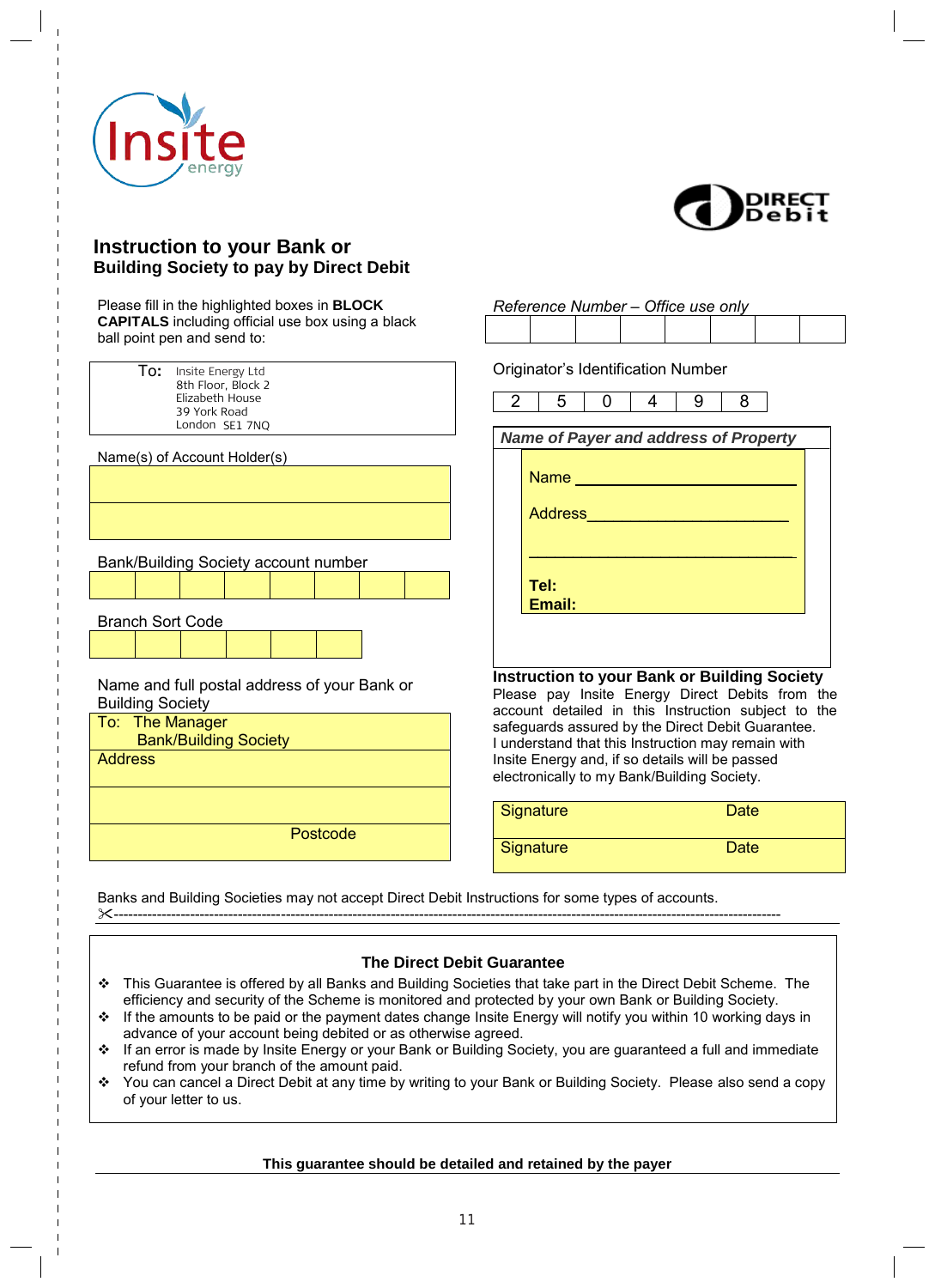$\mathbf{L}$ 

 $\mathbb{R}$ 

 $\overline{\phantom{a}}$   $\overline{\phantom{a}}$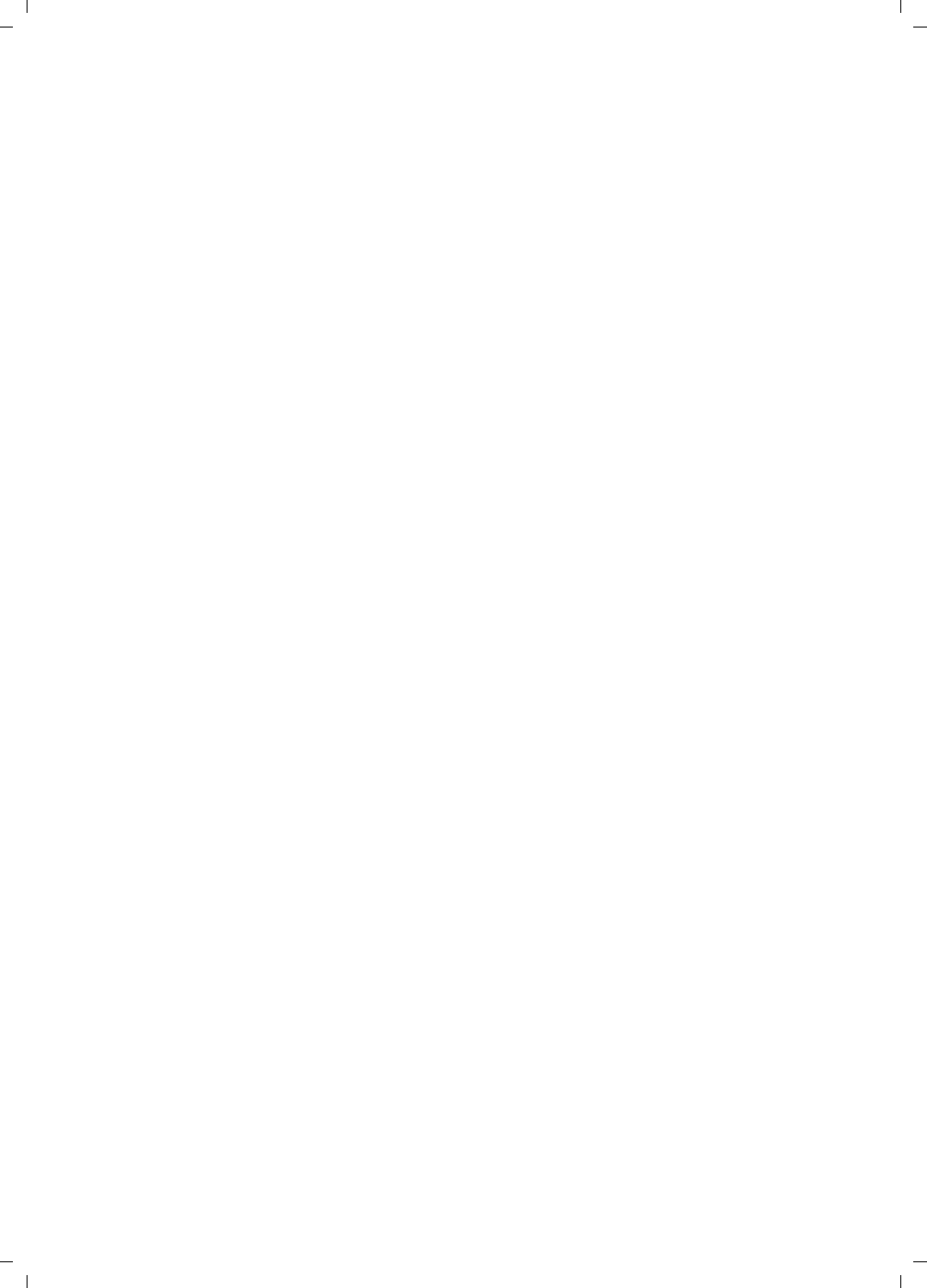# Contacting us for queries, complaints and feedback

We'd like to hear from you if our service does not meet your expectations or if you have received good service that you would like to bring to our attention.

 $\overline{\phantom{a}}$ 

 $\overline{\phantom{a}}$ 

You can email our customer service team at customerservice@insite-energy.co.uk. They will acknowledge receipt of your email and refer your query to the right department or answer it themselves.

You can call our customer service team on o You can call our customer service team on 0203 808 7338 during our office hours on 1700 Monday to Friday. 0900-1700 Monday to Friday.

You may wish to escalate your query to our Customer Service Manager. Please write to us at:

Customer Service Manager Insite Energy Ltd Elizabeth House 39 York Road London SE1 7NQ 8th Floor, Block 2

maps

 $\mathbf{I}$ 

When contacting us, please provide your name and address to help us deal with your query more efficiently.

**Please note that we do not have a customer counter service and so we cannot accept payments or investigate queries at our office.**